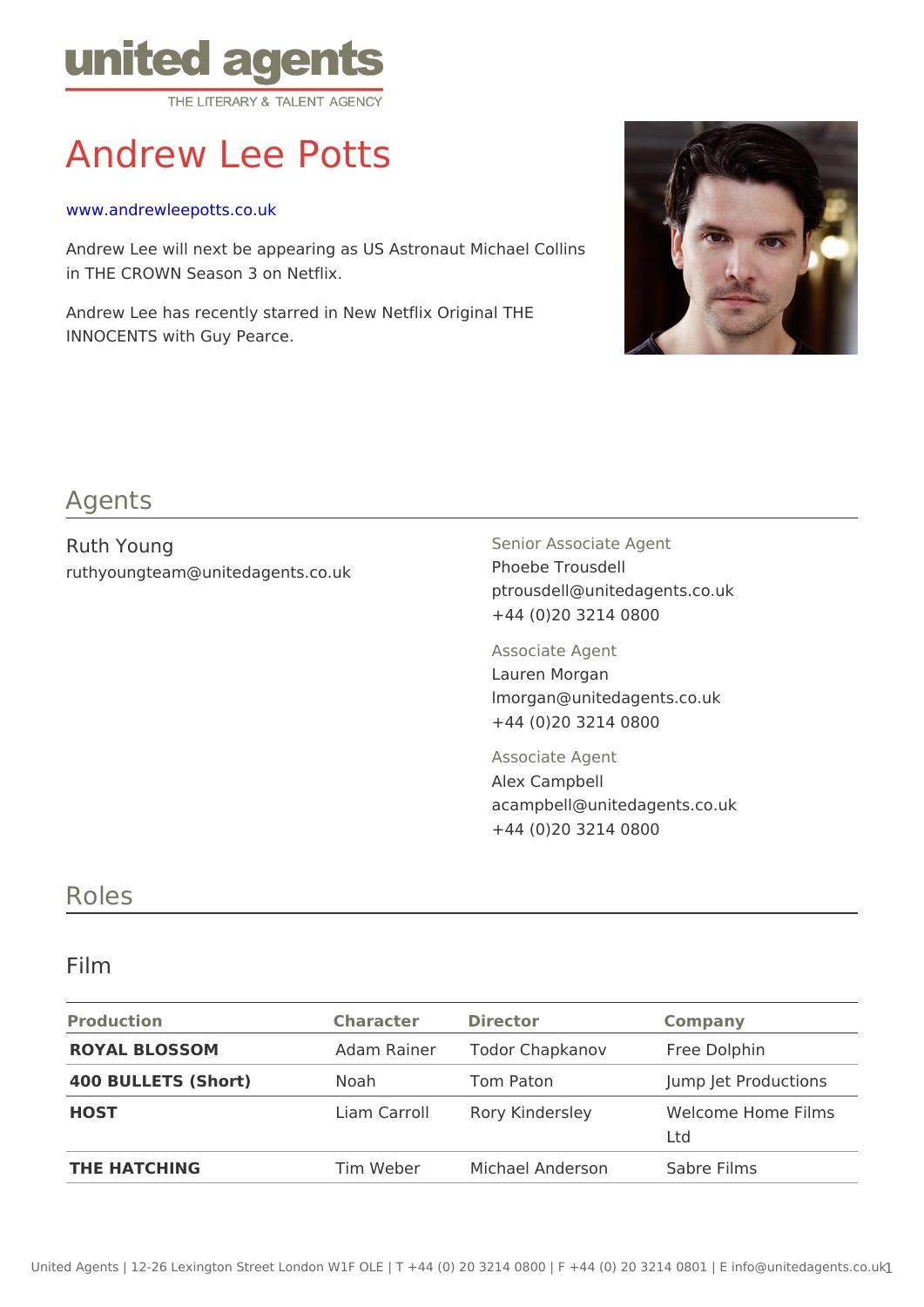| <b>Production</b>                                    | <b>Character</b>  | <b>Director</b>                     | <b>Company</b>                  |
|------------------------------------------------------|-------------------|-------------------------------------|---------------------------------|
| <b>IDEAL WIFE (short)</b>                            | Jonathan Burns    | Philip Saville                      | Saville Shorts                  |
| <b>DRONE STRIKE (short)</b>                          | Sergeant Craig    | Chris Richmond                      | <b>Scout Films</b>              |
| <b>LITTLE LARRY (SHORT)</b>                          | Older Larry       | Andrew-Lee Potts                    | Keychain Productions            |
| <b>STOLEN LIGHT (SHORT)</b>                          | Jonas             | Riccardo Sai                        | White Dolphin Films             |
| THE TRUTH ABOUT STANLEY<br>(Short)                   | Sam's Father      | Lucy Tcherniak                      | <b>Trademark Films</b>          |
| <b>MORNING AFTER (Short)</b>                         | Ryan              | P J Harling                         | London Film Collective          |
| <b>VAMPYRE NATION</b>                                | Harker            | <b>Todor Chapkahor</b>              | Sci Fi Channel                  |
| <b>A PASSIONATE WOMAN</b>                            | Mark              | Kay Mellor & Antonia<br><b>Bird</b> | <b>Rollem Productions</b>       |
| <b>FREAKDOG</b>                                      | Kenneth           | Paddy Breathnach                    | Generator<br>Entertainment      |
| <b>RETURN TO THE HOUSE ON</b><br><b>HAUNTED HILL</b> | Kyle              | <b>Victor Garcia</b>                | <b>Silver Pictures</b>          |
| <b>HEART OF A DRAGON</b>                             | Don Older         | Michael French                      |                                 |
| 1408                                                 | Jackson           | Mikael Hafstrom                     | Dolphin Films Limited           |
| <b>BLOOD ON BENEFITS - Short</b><br>Film             | Lucas             | Andrew-Lee Potts                    | Keychain Productions            |
| <b>POPCORN</b>                                       | Kris              | Darren Paul Fisher                  | Popcorn-the-Movie Ltd           |
| <b>CAFFEINE</b>                                      | Mike              | John Cosgrove                       | <b>Steaming Hot Coffee</b>      |
| <b>RUDE AWAKENINGS</b>                               | Short Film        | Alexia Merrington &<br>Lucy Muss    | 104 Films                       |
| <b>DEAD FISH</b>                                     | Abe               | <b>Charley Stadler</b>              | Dead Fish Ltd                   |
| <b>THE DIPPER - Short Film</b>                       | The Dipper        | PJ Harling                          | <b>Pocket Productions</b>       |
| <b>THE POET</b>                                      | <b>Rick Stern</b> | Paul Hills                          | Fine-Line GmbH                  |
| <b>HIGH SPEED</b>                                    | Raphael           | Jeff Jenson                         | <b>Classic Film Productions</b> |
| <b>JOYRIDERS</b>                                     | Raphael           | Gaby Dellal                         | <b>Classic Film Productions</b> |
| <b>THE BUNKER</b>                                    | Neuman            | Rob Green                           | Millenium Picture               |
| <b>НО НО НО</b>                                      | Postman           | JJ Keith                            | Alchymie                        |
| <b>NEW YEARS DAY</b>                                 | Jake              | Suri Krishnamma                     | New Years Day Ltd               |
| <b>RAGE</b>                                          | <b>B</b> Boy      | Newton Adorker                      | <b>Granite Film Works</b>       |

## Radio

| <b>Production</b> | <b>Character</b> | <b>Director</b> | <b>Company</b>            |
|-------------------|------------------|-----------------|---------------------------|
| 4/4               | Skye             |                 | <b>BBC Radio Scotland</b> |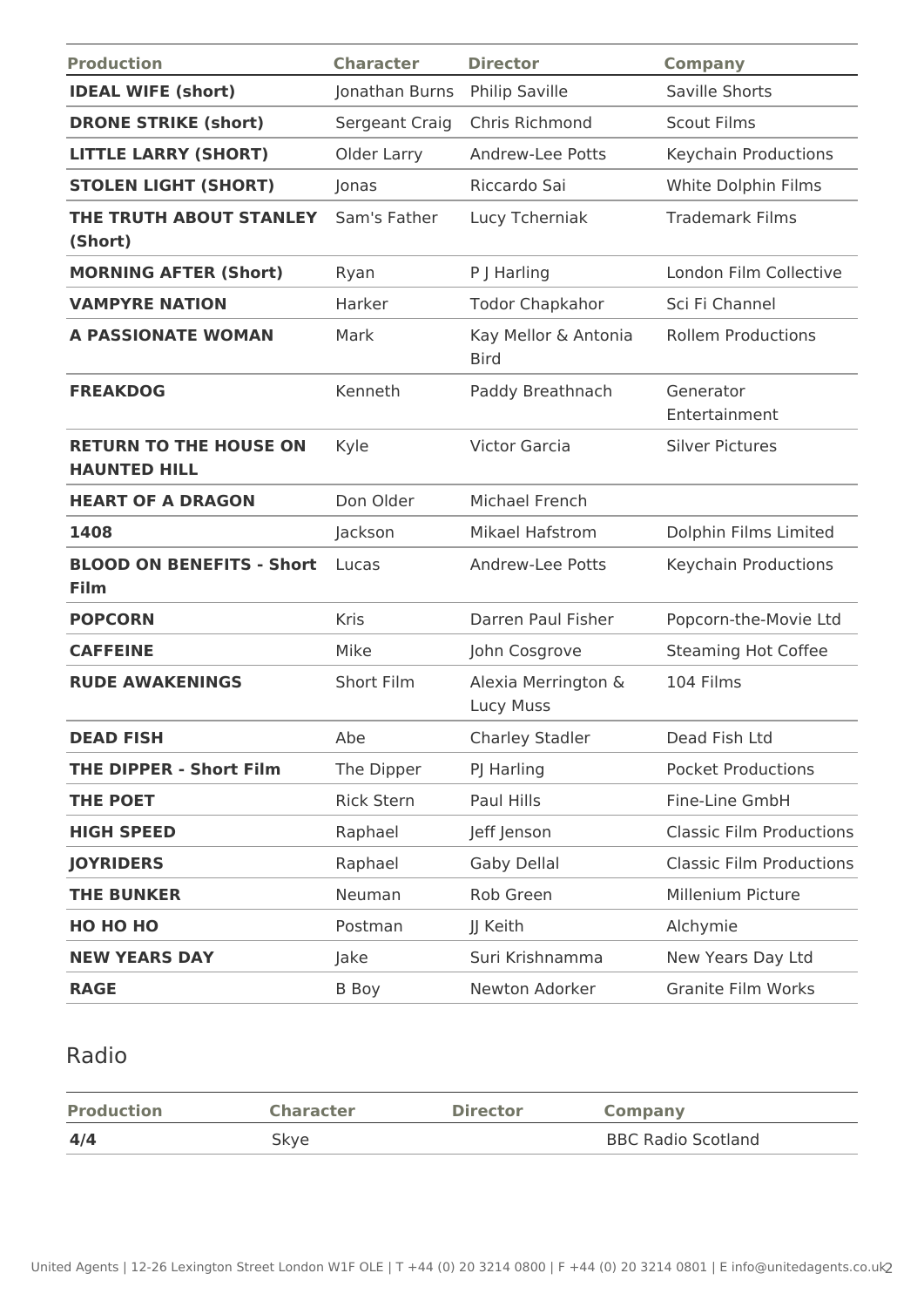## Stage

| <b>Production</b>          | <b>Character</b>                       | <b>Director</b>   | <b>Company</b>                       |
|----------------------------|----------------------------------------|-------------------|--------------------------------------|
| <b>DRACULA</b>             | Jonathan Harker                        | Adam Morley       | Leicester Square Theatre             |
| <b>ALICE - The Musical</b> | The Crow                               | Phil Smith        | Edinburgh Festival<br>Theatre        |
| <b>ANNIE GET YOUR GUN</b>  | <b>Jake</b>                            |                   | Alhambra Theatre,<br><b>Bradford</b> |
| <b>BUGSY MALONE</b>        | Babyface                               | <b>Phil Smith</b> | Edinburgh Festival<br>Theatre        |
| <b>JOSEPH</b>              | Benjamin                               |                   | Alhambra Theatre,<br><b>Bradford</b> |
| <b>MACBETH</b>             | Witch, Fleance, Young<br><b>McDuff</b> | George Costigan   | Bristol Old Vic & Tour               |
| <b>OLIVER</b>              | Charlie                                |                   | Alhambra Theatre,<br><b>Bradford</b> |
| <b>THE CORN IS GREEN</b>   |                                        |                   | Alhambra Theatre,<br><b>Bradford</b> |
| <b>THE DESERT SONG</b>     |                                        |                   | Alhambra Theatre,<br><b>Bradford</b> |

## Television

| <b>Production</b>                      | <b>Character</b>       | <b>Director</b>    | <b>Company</b>                  |
|----------------------------------------|------------------------|--------------------|---------------------------------|
| <b>TIN STAR S3</b>                     | Mark                   | Paulette Randall   | Kudos Film And Television       |
| <b>THE CROWN S3</b>                    | <b>Michael Collins</b> | Various            | <b>Netflix</b>                  |
| <b>THE INNOCENTS</b>                   | Shane Deacon           | Farren Blackburn   | <b>New Pictures</b>             |
| <b>LUCKY MAN</b>                       | Tim Larson             | <b>Brian Kelly</b> | <b>Carnival Productions Ltd</b> |
| <b>THE MILL - series 2</b>             | William Gregg          | Susan Tully        | Darlow Smithson                 |
| <b>BY ANY MEANS</b>                    | Tom Tom                | Charlie Palmer     | <b>Red Planet for BBC</b>       |
| <b>DRACULA</b>                         | Gabriel Hood           | Nick Murphy        | Carnival                        |
| <b>PRIMEVAL: NEW WORLD</b><br>series 1 | Connor Temple          | Various            | Anomaly Productions Ltd         |
| <b>PRIMEVAL (series 5)</b>             | <b>Connor Temple</b>   | Various            | Impossible Pictures for ITV     |
| <b>DOC MARTIN</b>                      | Michael                | Ben Bolt           | <b>Buffalo Pictures Ltd</b>     |
| <b>IDEAL - Series 7</b>                | Lee                    | Jon Mantague       | BBC <sub>2</sub>                |
| <b>PRIMEVAL - Series 4</b>             | <b>Connor Temple</b>   | Various            | Impossible Pictures for ITV     |
| <b>IDEAL - Series 6</b>                | Lee                    |                    | <b>BBC</b>                      |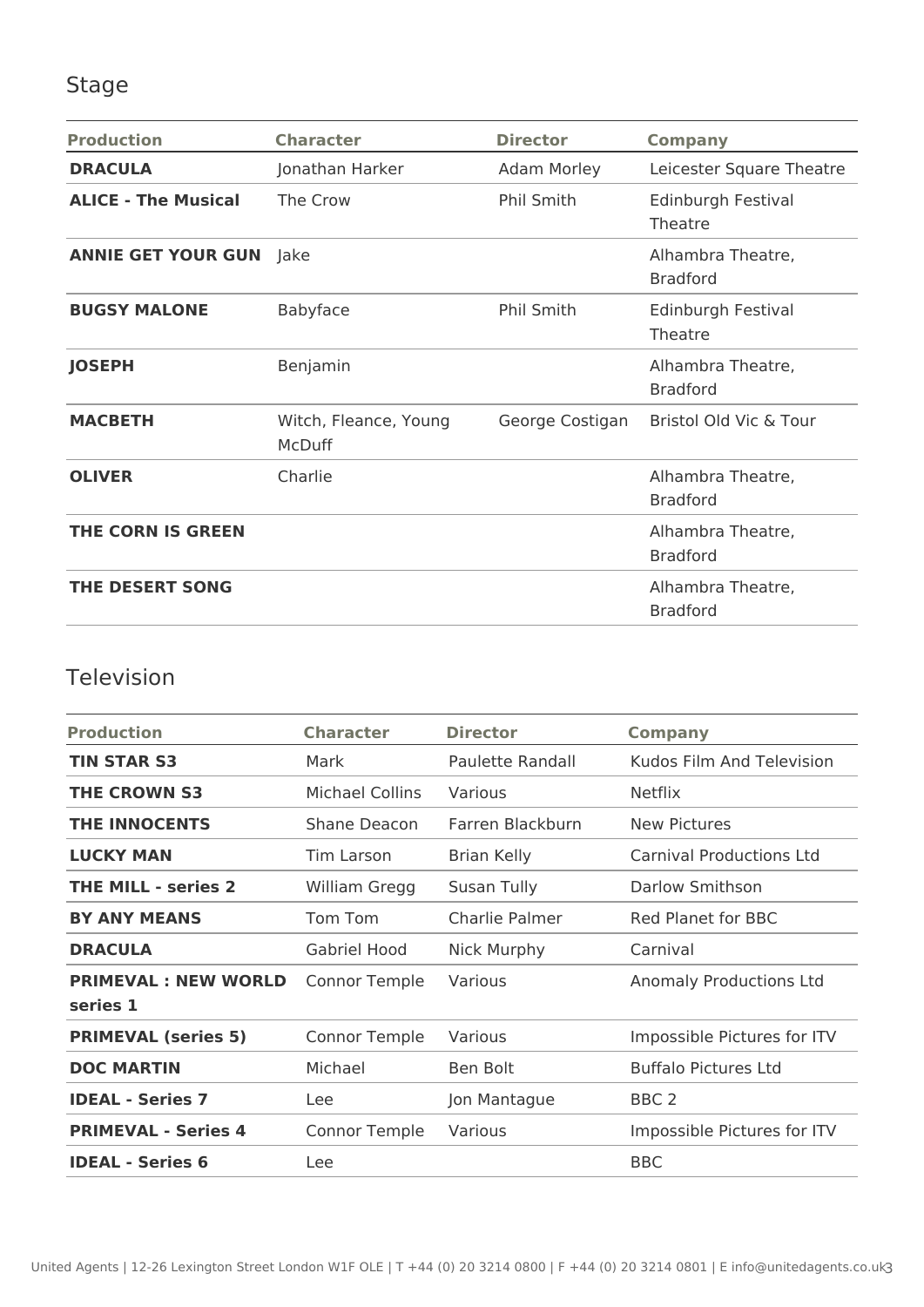| <b>Production</b>                          | <b>Character</b>           | <b>Director</b>               | <b>Company</b>                                        |
|--------------------------------------------|----------------------------|-------------------------------|-------------------------------------------------------|
| <b>ALICE</b>                               | Hatter                     | <b>Nick Willing</b>           | <b>RHI and Reunion Pictures</b><br>for Sci Fi Channel |
| <b>GEORGE GENTLY</b>                       | Jimmy Mohican              | Ciaran Donnelly               | <b>Manor Pictures for BBC</b>                         |
| <b>IDEAL - series 5</b>                    | Lee                        |                               | <b>BBC</b>                                            |
| <b>PRIMEVAL - series 3</b>                 | <b>Connor Temple</b>       | Various                       | Impossible Pictures for ITV                           |
| <b>IDEAL - series 4</b>                    | Lee                        |                               | <b>BBC</b>                                            |
| <b>COLD BLOOD</b>                          | Jed Cooper                 | Suri Krishnamma               | <b>ITV</b>                                            |
| <b>IDEAL - series 3</b>                    | Lee                        | Ben Gregor                    | <b>BBC</b>                                            |
| <b>PRIMEVAL - series 1 &amp; 2</b>         | <b>Connor Temple</b>       | Jamie Payne/Cilla<br>Ware     | Impossible Pictures for ITV                           |
| <b>IDEAL - series 2</b>                    | Lee                        | Dan Zeff                      | <b>BBC</b>                                            |
| <b>TAGGART</b>                             | Samuel Buckland Ian Madden |                               | <b>SMG</b>                                            |
| <b>TRIAL &amp; RETRIBUTION</b>             | Michael<br>Summerby        | Andy Hay                      | La Plante Productions                                 |
| <b>TWISTED TALES - FLAT</b><br><b>FOUR</b> | Joey                       | Andy Goddard                  | <b>BBC</b>                                            |
| <b>IDEAL - series 1</b>                    | Lee                        | Dan Zeff                      | <b>BBC</b>                                            |
| <b>ROSE &amp; MALONEY</b>                  | Daniel                     | <b>Ferdinand Fairfax</b>      | <b>Company Pictures</b>                               |
| <b>FAT FRIENDS</b>                         | Jonathan                   | John Deery & John<br>Anderson | <b>Tiger Aspect</b>                                   |
| <b>ABSOLUTE POWER</b>                      | Jimmy Bart                 | John Morton                   | <b>BBC</b>                                            |
| <b>FOYLE'S WAR</b>                         | Dan Parker                 | Jeremy Silberstein            | <b>Greenlit Productions</b>                           |
| <b>BOUDICA</b>                             | Nero                       | <b>Bill Anderson</b>          | Box TV                                                |
| <b>STRANGE</b>                             | Toby                       | Various                       | <b>BBC</b>                                            |
| <b>BURIED</b>                              | <b>Henry Curtis</b>        | Various                       | <b>World Productions</b>                              |
| THE AMERICAN EMBASSY                       | <b>Tom Hobart</b>          | John Coles                    | 20th Century Fox<br>Productions                       |
| <b>STRANDED</b>                            | Jacob                      | Charles Beeson                | <b>Hallmark Entertainment</b>                         |
| <b>NIGHT FLIGHT</b>                        | <b>Tommy Attwell</b>       | Nicholas Renton               | <b>BBC</b>                                            |
| <b>BAND OF BROTHERS</b>                    | Private Jackson            | Tony To                       | <b>Band of Brothers</b><br>Productions                |
| <b>ALWAYS AND EVERYONE</b>                 | Joe                        | lan Knox                      | Granada                                               |
| <b>ANCHOR ME</b>                           | Michael                    | Patrick Lau                   | Granada                                               |
| <b>DALZIEL &amp; PASCOE</b>                | Nicholas                   | Suri Krishnamma               | <b>BBC TV</b>                                         |
| <b>SUNBURN</b>                             | Darren                     | <b>Rick Stroud</b>            | <b>BBC TV</b>                                         |
| <b>SEE HOW THEY RUN</b>                    | Todd Johnson               | Graeme Harper                 | <b>BBC TV</b>                                         |
| <b>LOST IN FRANCE</b>                      | Craig                      | Nick Jones                    | <b>BBC TV</b>                                         |